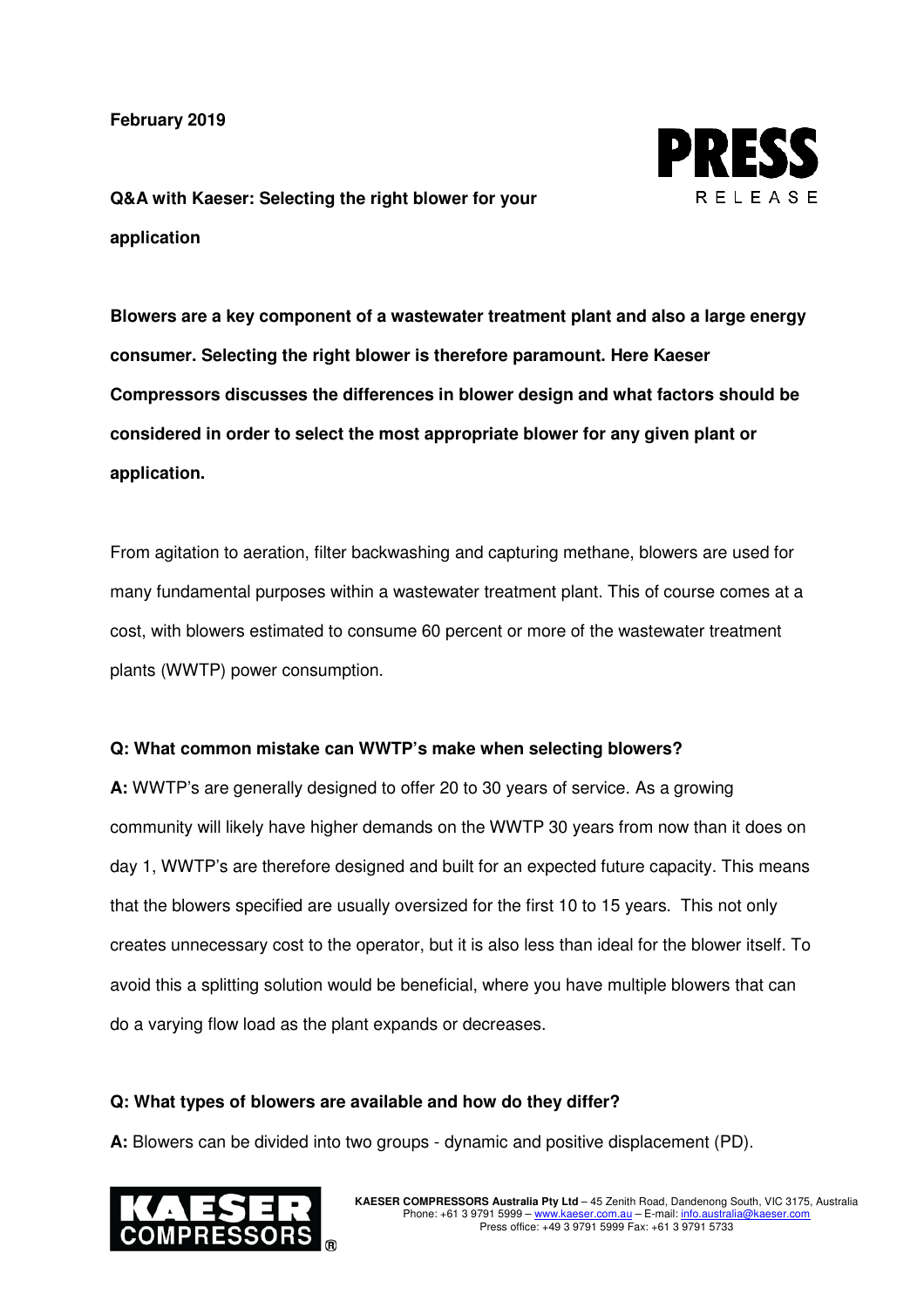Dynamic machines work by accelerating air to high velocities and include centrifugal and high-speed turbo (HST). They are generally more complex, can produce large amounts of flow and can offer high efficiency ratings, but have limited control ranges.

PD machines work by trapping volumes of air at the inlet port and pushing it out of the discharge port and include lobe and screw blowers. They tend to be simpler devices, offering a proportionally wider control range, are less expensive to purchase and provide greater start/stop capabilities. Historically the lobe designs offer lower efficiency ratings and lower flow capacities than the larger centrifugal machines however, this is changing with the introduction of modern screw type designs.

#### **Q: What are the characteristics and advantages of a lobe style package blower?**

**A:** Lobe type blower packages are available with a wide range of options. A basic package would include a blower, inlet silencer, discharge silencer, motor and inlet filter. A more advanced package would have a sound enclosure, unloaded start valves and check valves. Premium versions would also include controllers, sensors, starters and have the option of a variable speed drive (frequency controlled drive).

Low investment cost, versatility in application types and adaptive pressure capabilities are some of the key advantages of lobe style blowers. A lobe type blower will only operate at the pressure the system requires and they can be turned on and off frequently.

#### **Q: What application best suits the lobe style package blower?**

**A:** Lobe style package blowers actually work well in most WWTP applications. The cost of energy will in many cases determine which of the technologies will deliver the best payback for the investment for one of the high efficient turbo and screw machines. This is especially the case for applications like filter backwashing and digesters, where minimal usage (filter

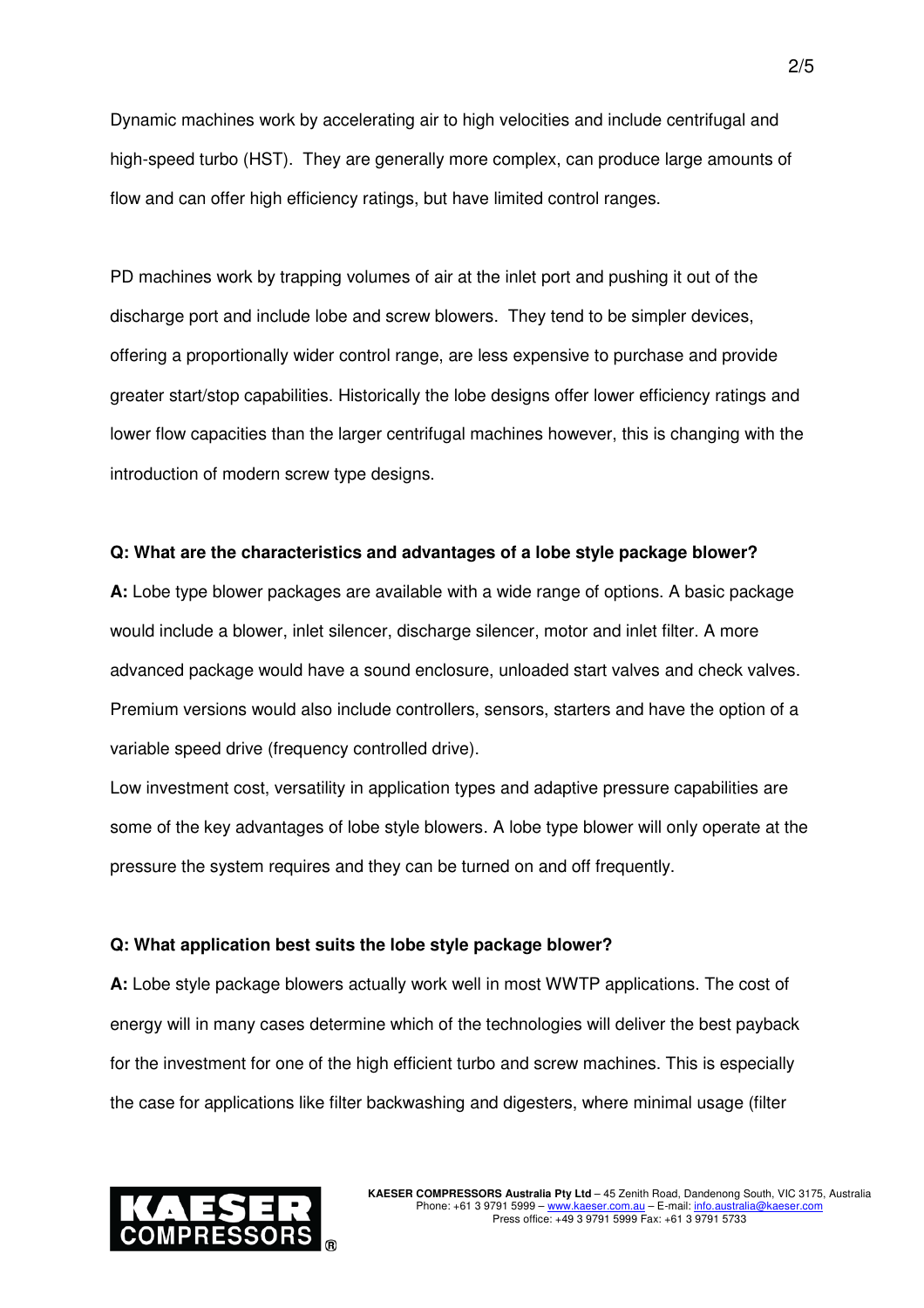backwashing) and fluctuating fluid depths (digesters) will extend this payback period. Here lobe type machines provide sufficient performance at a reduced investment.

### **Q: What are the key differences with a screw blower package?**

**A:** While the package component requirements of a screw blower will differ from manufacturer to manufacturer, in general they are the same as the lobe design. The main difference is the operating speeds of the screw. In the same airend size, a screw blower typically runs at twice the speed of a lobe design. This changes the design requirements for the drive system, posing an additional challenge for oil side seals. For the drives this means faster speed motors and greater drive ratios or a gear drive transmission system. As they are still splash lubricated, additional care is needed to cool, seal and capture the oil mist generated by such high speeds. This ultimately makes the machine more complex compared to the simplistic lobe type design.

#### **Q: How does a screw blower package save on energy costs?**

**A:** The process of internal compression characteristic of a screw design creates a 20 - 30 percent gain over PD designs. This number will depend on the operating pressures and control range speed. In addition to design point gains, screw machines also have a better performance at lower speeds. If you compare the specific performance curves of both designs, the screw blower offers nearly a flat line, whereas the lobe type has a severe 'skiramp' effect at the lower end. While turbos may offer a slightly better number at one design point, their turndown is limited and their curve is u-shaped.

#### **Q: What is the ideal application for a screw blower?**

**A:** These types of blowers are best suited for steady operating pressures with many running hours. They are therefore a good fit for aeration basins that require air all year long and where the fluid depth doesn't fluctuate a great deal. The ability to fully integrate these

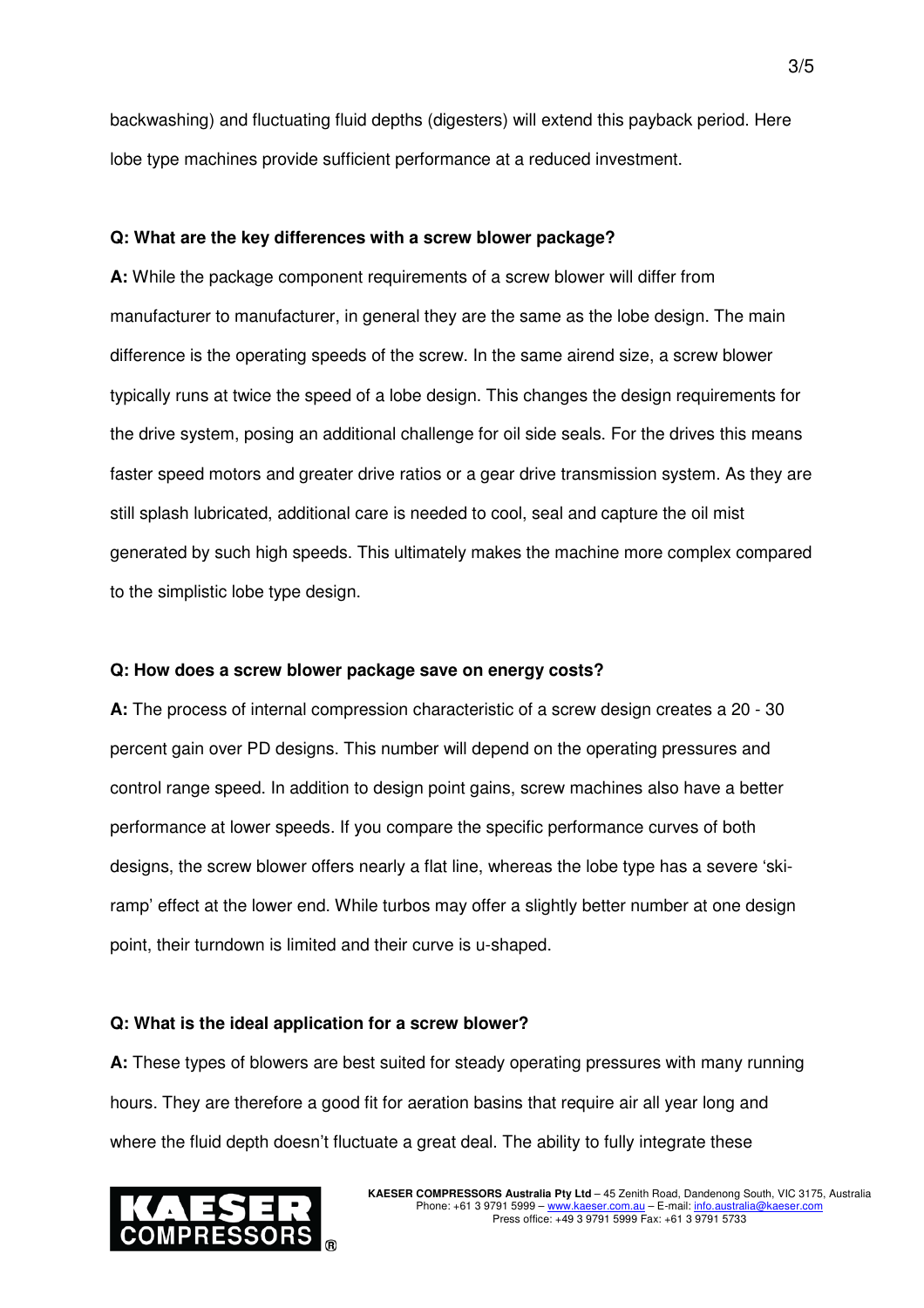blowers into the control system via IIoT further opens the door to advanced machine control

and preventative maintenance efforts.

## **Learn more with Kaeser at OzWater'19**

Visitors to Ozwater'19 are invited to join Kaeser on stand B13 where they can discover the

latest low pressure compressed air solutions ideally suited to water / wastewater

applications, as well as obtain expert advice from Kaeser's team of compressed air

specialists. For more information from Kaeser visit www.kaeser.com.au or phone 1800 640

611.

-END-

#### **Editors Notes**

From 2.2 to 500 kW, Kaeser Compressors manufactures a wide range of compressors and associated auxiliary equipment that meet the varying requirements of a diverse range of industries and applications.

One of the world's largest manufacturers of rotary screw compressors, Kaeser Compressors is represented globally in over 100 countries through a dedicated network of branches, subsidiary companies and authorised partners.

Kaeser Compressors Australia provides comprehensive sales and service from its 30,000 ft<sup>2</sup> purpose built factory in Dandenong, Victoria alongside an extensive network of sales and service centres and authorised partners that cover Australia, New Zealand and New Caledonia.

#### **For editorial and advertising enquiries contact:**

Press office: +61 3 9791 5999 Fax: +61 3 9791 5733 E-mail: info.australia@kaeser.com

**KAESER COMPRESSORS Australia Pty Ltd** – 45 Zenith Road, Dandenong South, VIC 3175, Australia Phone: +61 3 9791 5999 - www.kaeser.com.au - E-mail: info.australia@kaeser.com

# **File: O-Ozwater-2019-preview-aus**

Approved for publication, copy acknowledgement appreciated

Image: ((Captions)) :